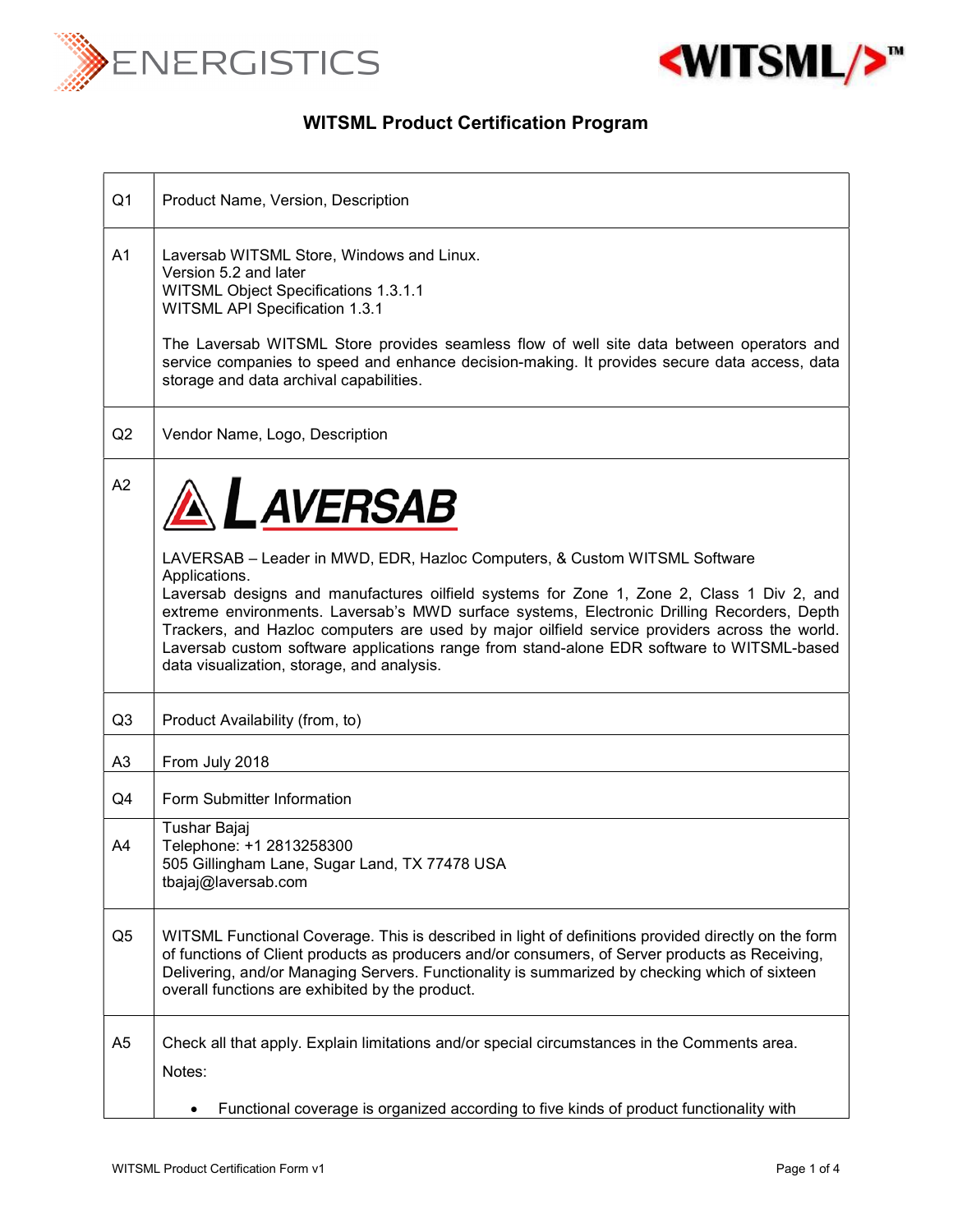

respect to the WITSML Standards: two kinds of client functions and three kinds of server functions.

- A product may exhibit multiple kinds of functionality.
- The terms client and server are used here exclusively with respect to the WITSML Server API interfaces. Clients issue requests to servers. Servers receive and respond to requests from clients.
- Behaviors for products that do not use the WITSML Server API are classified in an analogous manner.

The five product classifications of WITSML functional coverage are:

## Client Products

- 1. WITSML Producer Client -- a product that generates or otherwise obtains data that is formulated as WITSML object instances and sent to a WITSML Server to be incorporated in that server's data population. Examples of such products include products that pick up real-time data from sensor devices, format it, and send it to a server; and products that extract data from data stores, format it, and send it to a server.
- 2. WITSML Consumer Client -- a product that issues requests for data as queries of subscriptions to a WITSML Server and then receives data as query responses or subscription publications. Examples of such products include products that acquire data from a server, possibly reformat it, and delivery it to an application program or viewer utility.
- 1&2. Products the exhibit combined Producer and Consume Client functions may be application programs that operate directly on a WITSML Server, such as a mudlogging application or a pore pressure analysis application.

## Server Products

- 3. WITSML Receiving Server -- a product that performs WITSML Server functions in general and, in particular, acquires data from external sources. Data acquisition may be through WITSML API interfaces or other mechanisms.
- 4. WITSML Delivering Server -- a product that performs WITSML Server functions in general and, in particular, delivers data to external destinations. Data delivery may be through WITSML API interfaces or other mechanisms.
- 5. WITSML Managing Server -- a product that performs WITSML Server functions in general and, in particular, supports requests from authorized client applications to augment (extend), modify, or delete (part or all) WITSML object instances.
- 3&4. The general understanding and expectation is that a product characterized as a WITSML Server supports both Receiving and Delivering Server functionality.
- 3&4&5. The addition of Managing Server functionality allows a WITSML Server product to do more than store and forward data, such as supporting data quality management client applications that help ensure the integrity and quality of data content in a Server data population.

## General Functions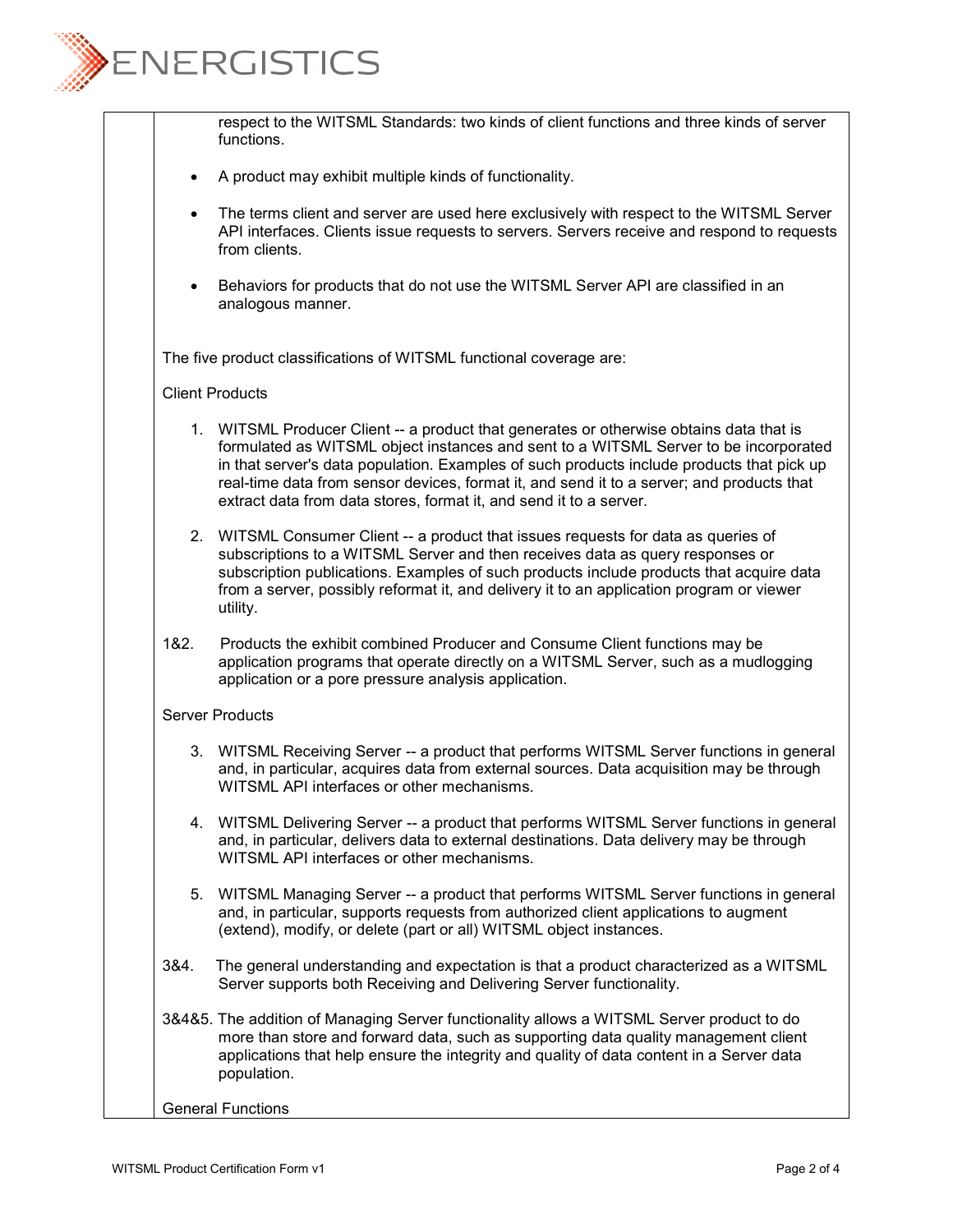

|          | 6. Virtually all products associated with the WITSML Standards will issue and/or process<br>WITSML Server General Functions to determine the capabilities and version of a server<br>product.                                           |
|----------|-----------------------------------------------------------------------------------------------------------------------------------------------------------------------------------------------------------------------------------------|
|          | 1. WITSML Producer Client A product that (generates and) sends WITSML object instances to a<br>destination process:                                                                                                                     |
|          | 1a [ ] Sends to a WITSML Server using AddToStore interface<br>1b [ ] Otherwise                                                                                                                                                          |
| process: | 2. WITSML Consumer Client A product that requests and receives WITSML data from a source                                                                                                                                                |
|          | 2a [ ] Queries a WITSML Server using GetFromStore interface<br>2b [ ] Subscribes to a WITSML Server using Publish interface<br>2c [ ] Otherwise                                                                                         |
|          | 3. WITSML Receiving Server A product that performs the WITSML Server interfaces and receives<br>data from source processes:                                                                                                             |
|          | 3a [x ] Receives WITSML object instances via AddToStore interface<br>3b [ ] Otherwise receives WITSML object instances<br>3c [ ] Receives non-WITSML form data treated as if it were WITSML<br>object instances or a virtual equivalent |
|          | 4. WITSML Delivering Server A product that performs the WITSML Server interfaces and delivers<br>data to destination processes:                                                                                                         |
|          | 4a [x ] Delivers WITSML data in response to queries via GetFromStore<br>interface                                                                                                                                                       |
|          | 4b [ ] Publishes WITSML data in response to subscriptions via the Publish interface<br>4c [ ] Otherwise delivers WITSML data                                                                                                            |
|          | 4d [ ] Delivers non-WITSML form data derived from WITSML object<br>instances or a virtual equivalent                                                                                                                                    |
|          | 5. WITSML Managing Server A product that performs the WITSML Server interfaces and<br>manages (augments, changes, deletes portions, or deletes entirely) WITSML object instances or a<br>virtual equivalent:                            |
|          | 5a [x ] Processes modification requests via AddToStore,                                                                                                                                                                                 |
|          | UpdateInStore, DeleteFromStore interfaces<br>5b [ ] Otherwise processes modification requests                                                                                                                                           |
|          | 6. WITSML General Functions A product that issues general WITSML Server interface requests to<br>a WITSML Server:                                                                                                                       |
|          | 6a [10] Issues GetVersion and/or GetCapabilities<br>A product that performs the general WITSML Server interfaces:<br>6b [x] Processes GetVersion and/or GetCapabilities                                                                 |